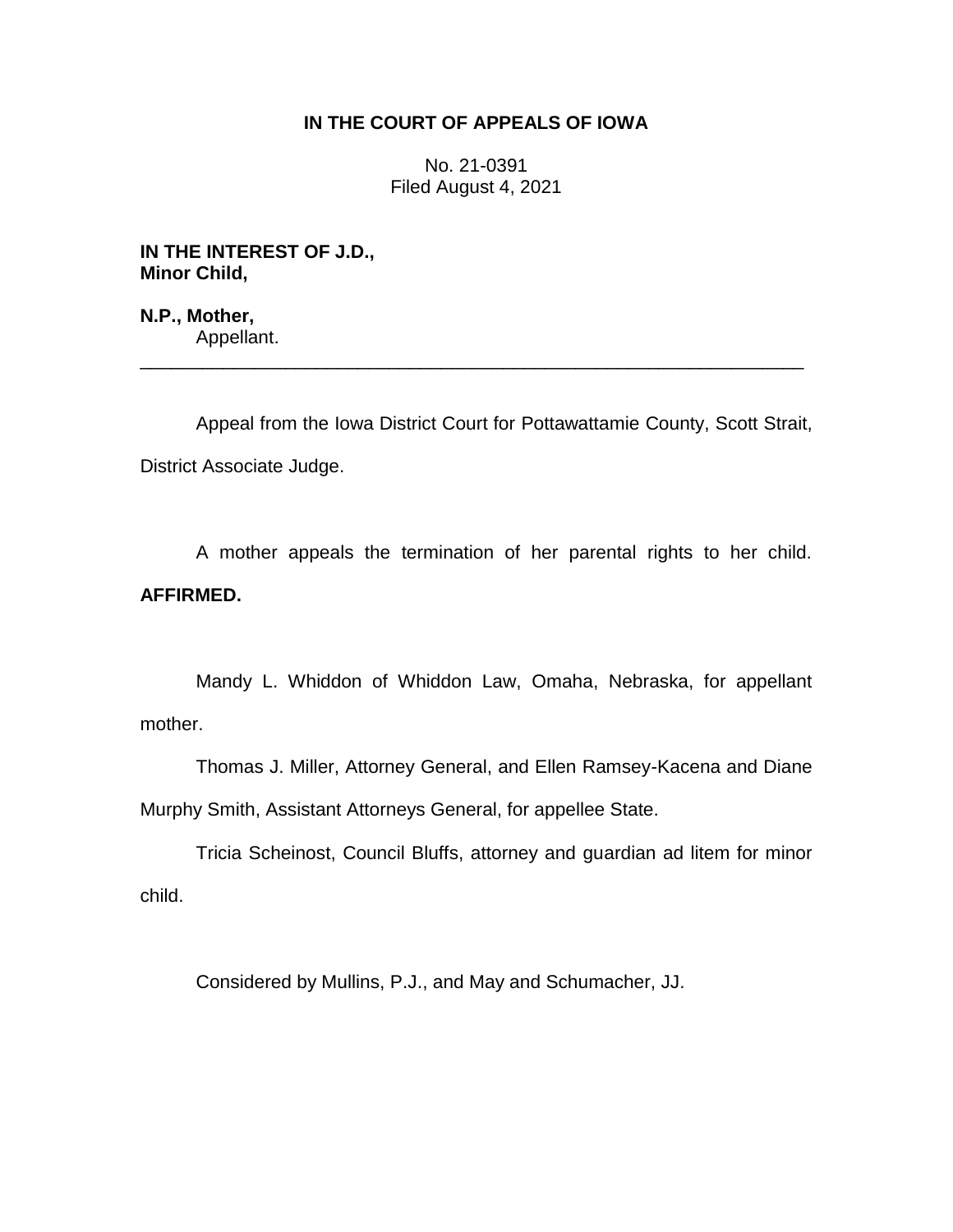**MAY, Judge.**

A mother appeals the termination of her parental rights to her child, J.D. On appeal, she challenges the statutory grounds authorizing termination and argues the Iowa Department of Humans Services (DHS) did not make reasonable efforts toward reunification. We affirm.

We review termination proceedings de novo. *In re Z.P.*, 948 N.W.2d 518, 522 (Iowa 2020). "We will uphold an order terminating parental rights where there is clear and convincing evidence of the statutory grounds for termination. Evidence is clear and convincing when there is no serious or substantial doubt as to the correctness of the conclusions of law drawn from the evidence." *In re T.S.*, 868 N.W.2d 425, 431 (Iowa Ct. App. 2015) (citation omitted).

We generally use a three-step analysis to review the termination of a parent's rights. *In re A.S.*, 906 N.W.2d 467, 472 (Iowa 2018). We consider: (1) whether grounds for termination have been established, (2) whether termination is in the child's best interests, and (3) whether we should exercise any of the permissive exceptions to termination. *Id.* at 472–73. "However, if a parent does not challenge a step in our analysis, we need not address it." *In re J.P.*, No. 19-1633, 2020 WL 110425, at \*1 (Iowa Ct. App. Jan. 9, 2020).

The mother challenges the statutory grounds. The juvenile court terminated the mother's parental rights pursuant to Iowa Code section 232.116(1)(e), (h), and (*l*) (2020). When, as here, the court terminates based on multiple statutory grounds, we may affirm based on any ground satisfied. *In re N.S.*, No. 14-1375, 2014 WL 5253291, at \*3 (Iowa Ct. App. Oct. 15, 2014). We choose to address paragraph (h), which authorizes termination when: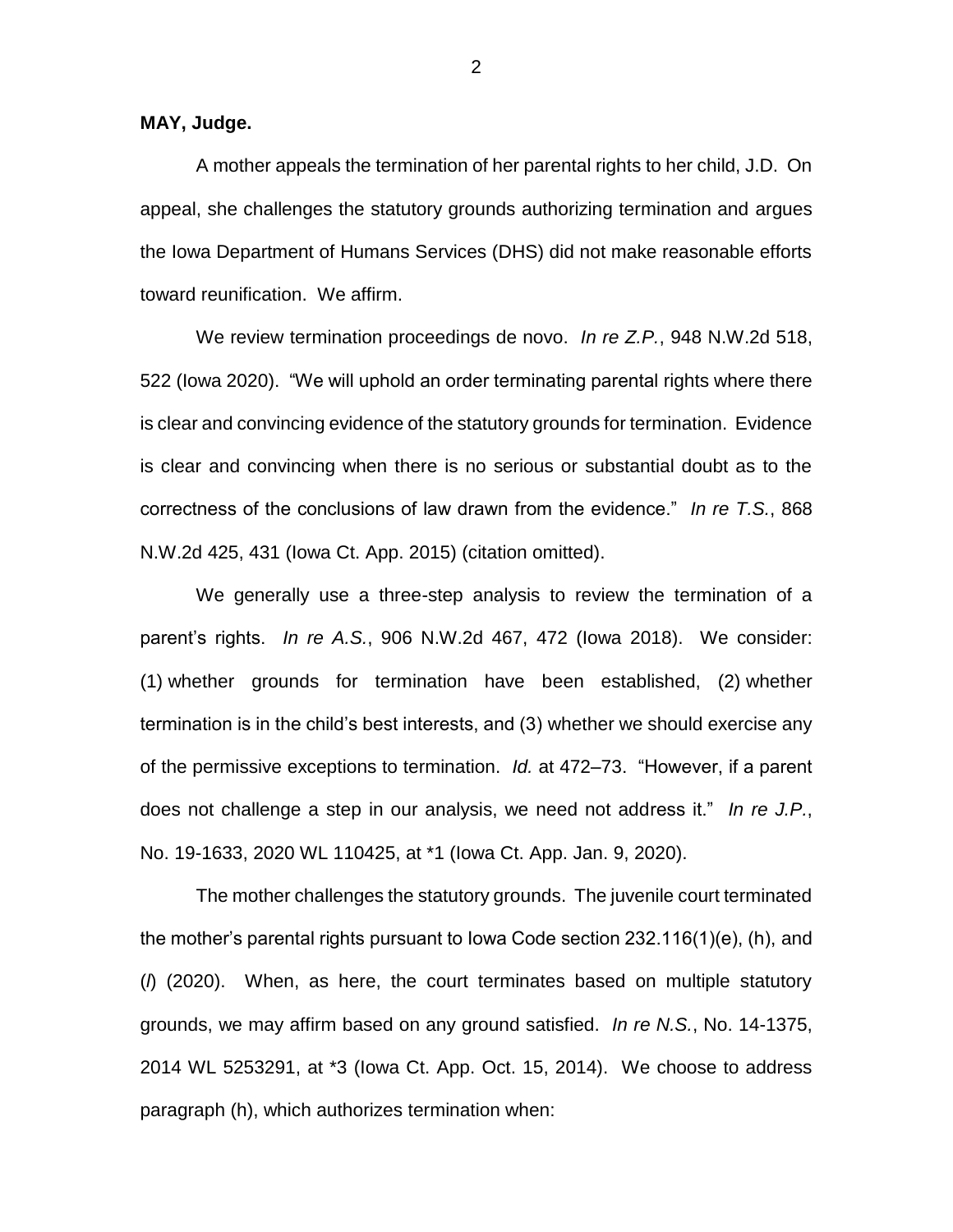(1) The child is three years of age or younger.

(2) The child has been adjudicated a child in need of assistance pursuant to section 232.96.

(3) The child has been removed from the physical custody of the child's parents for at least six months of the last twelve months, or for the last six consecutive months and any trial period at home has been less than thirty days.

(4) There is clear and convincing evidence that the child cannot be returned to the custody of the child's parents as provided in section 232.102 at the present time.

J.D. was born in December 2018, making her three years of age or younger.

The juvenile court adjudicated her a child in need of assistance pursuant to section

232.2(6)(c)(2) and (n). J.D. was removed from the mother's physical custody in

September 2019 and has not returned to her care since removal, satisfying the third element.

 $\overline{a}$ 

The fourth element is also satisfied because J.D. could not be safely returned to the mother's care at the time of the termination hearing. *In re T.W.*, No. 20-0145, 2020 WL 1881115, at \*2–3 (Iowa Ct. App. Apr. 15, 2020) (explaining the fourth element of paragraph (h) is satisfied when the child cannot safely return to the parent's care). The mother's methamphetamine use, which caused DHS's initial involvement with this family, is still a concern. She missed ten of nineteen drug tests offered, and we presume the missed tests would have been positive for illegal substances.<sup>1</sup> *See In re D.G.*, No. 20-0587, 2020 WL 4499773, at \*4 (Iowa Ct. App. Aug. 5, 2020); *In re I.J.*, No. 20-0036, 2020 WL 1550702, at \*2 (Iowa Ct. App. Apr. 1, 2020) ("We presume these missed drug tests would have resulted in positive tests."); *In re L.B.*, No. 17-1439, 2017 WL 6027747, at \*2 (Iowa Ct. App.

 $1$  The mother missed an additional drug test because she had been exposed to someone who was positive for COVID-19, which we understand and do not consider.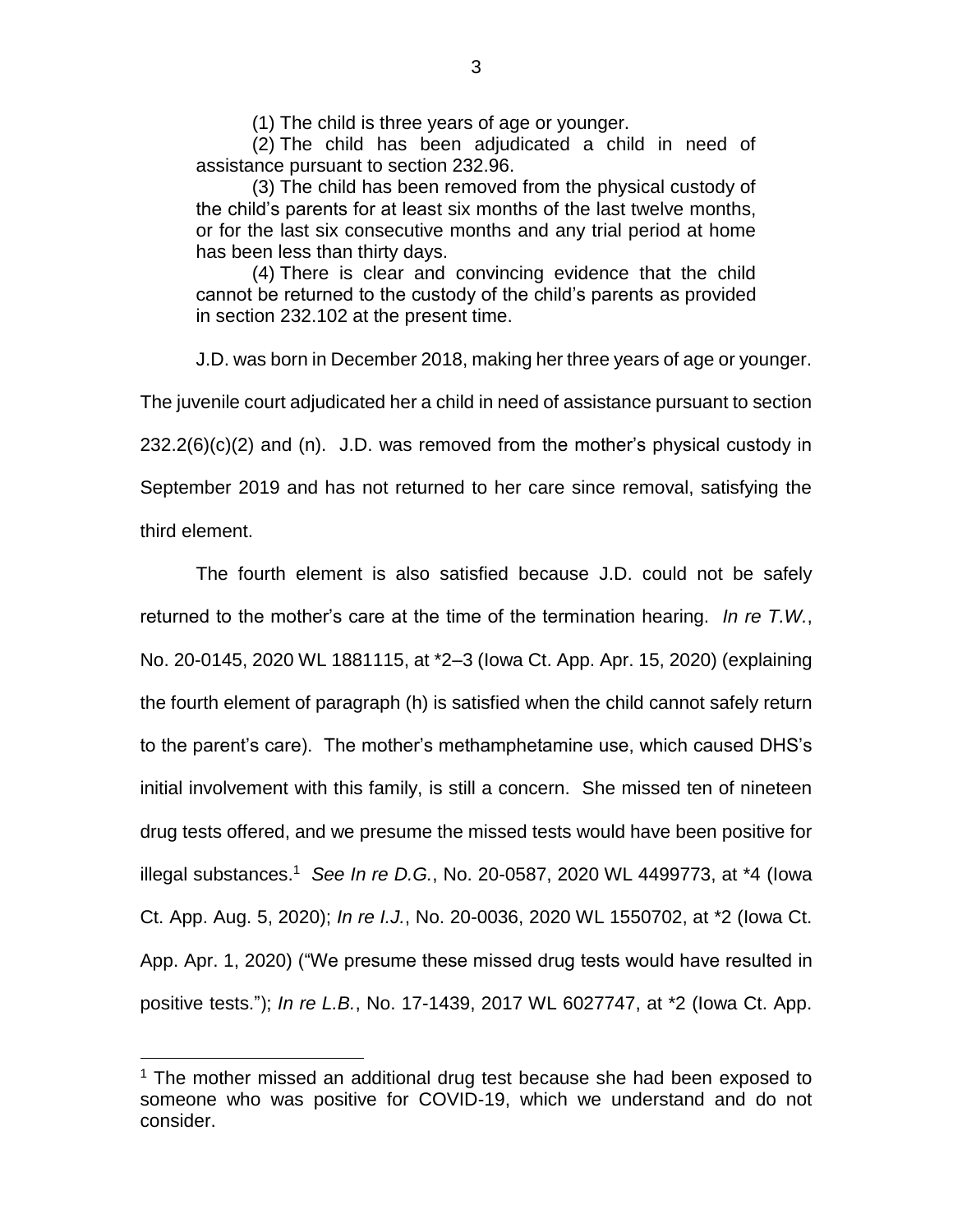Nov. 22, 2017); *In re C.W.*, No. 14-1501, 2014 WL 5865351, at \*2 (Iowa Ct. App. Nov. 13, 2014) ("She has missed several drug screens, which are thus presumed 'dirty,' i.e., they would have been positive for illegal substances."). "A parent's methamphetamine use, in itself, creates a dangerous environment for children." *J.P.*, 2020 WL 110425, at \*2. Also, the mother has an abusive relationship with the father. For example, a few months before the termination hearing, the father reported to police that the mother had hit him in the face and then backed into him with a car. While the mother denied hitting him with the car, she admitted punching him. Either way, exposure to this sort of domestic violence would be harmful to J.D. *Cf. In re L.C.-M.*, No. 20-1661, 2021 WL 140072, at \*2 (Iowa Ct. App. Apr. 14, 2021); *In re B.S.*, No. 20-1463, 2021 WL 609093, at \*1 (Iowa Ct. App. Feb. 17, 2021); *T.S.*, 868 N.W.2d at 435. And the mother has not completed recommended programming to address her issues with domestic violence. So J.D. cannot safely return to the mother's care.

But the mother claims DHS failed to make reasonable efforts toward reunification by not providing her with adequate parenting classes. "[W]e consider any reasonable-efforts challenge when determining whether the State established the statutory grounds authorizing termination." *See In re E.H.*, No. 21-0467, 2021 WL 2709486, at \*2 (Iowa Ct. App. June 30, 2021). While DHS must make reasonable efforts toward reunification, "we expect parents to alert the court of the alleged deficiencies prior to the termination hearing." *Id.* (collecting cases).

This requirement allows the court to take corrective action early on so that the case does not languish on and permanency can be reached within a reasonable time for the child[]. Doing so obviates the need for additional time to address service deficiencies only

4